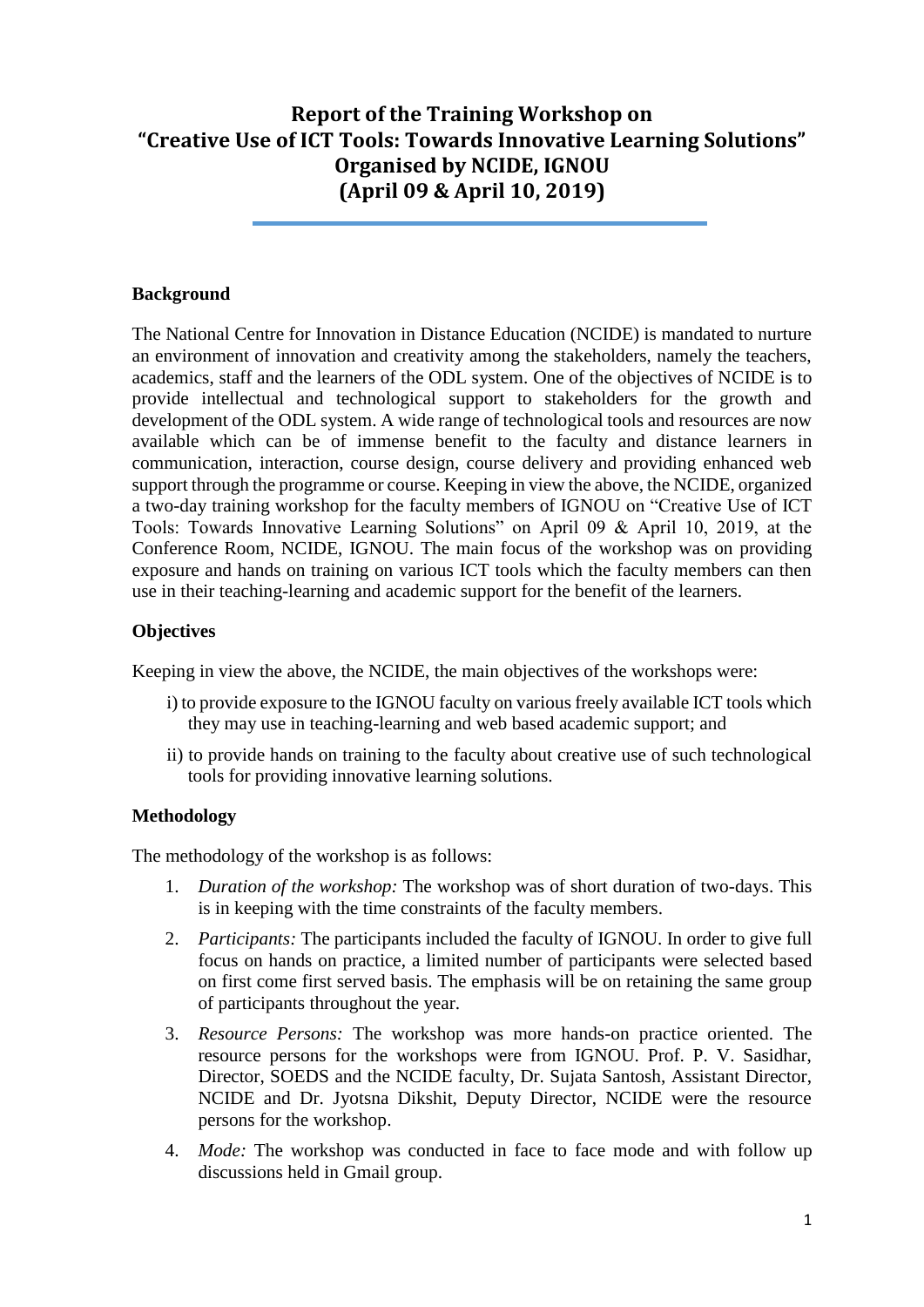- *5. Programme Schedule:* The programme schedule of the workshop is provided at *Annexure I.*
- 6. *Date:* The workshop was held on April 09 & April 10, 2019.
- 7. *Venue:* The workshop was organized in the Conference Room, NCIDE, IGNOU.

#### **Workshop Coordinators**

The workshop was coordinated by

- Dr. Sujata Santosh, Assistant Director, NCIDE and
- Dr. Jyotsna Dikshit, Deputy Director, NCIDE.

#### **Expected Outcomes**

The workshop was expected to provide to the participants a platform for providing hands on training on various available latest ICT tools for innovative learning and support solutions. It was expected to empower the faculty to use these tools in their teaching and learning practices. The emphasis was to enable exploring the possible use of the available ICT tools innovatively, which will further facilitate in overcoming key challenges when designing and implementing change in the ODL system.

#### **The Workshop Sessions**

Dr. Oum Prakash Sharma, Director, NCIDE said that a large number of tools are available which can be used by the faculty members to provide support to the distance learners. He mentioned that the NCIDE is aiming to conduct such activities and facilitate the faculty members in utilising these tools innovatively. Dr. Sujata Santosh, coordinator of the workshop mentioned that the wide range of available technological tools and resources can be of immense benefit to the faculty and distance learners through enhanced web support through the programme or course. Dr. Jyotsna Dikshit, co-coordinator of the workshop highlighted how these tools could be used to provide support to the distance learners easily.



Dr. P.V.K. Sasidhar taking Workshop Session

A total of 15 participants from various schools of IGNOU participated in the training workshop.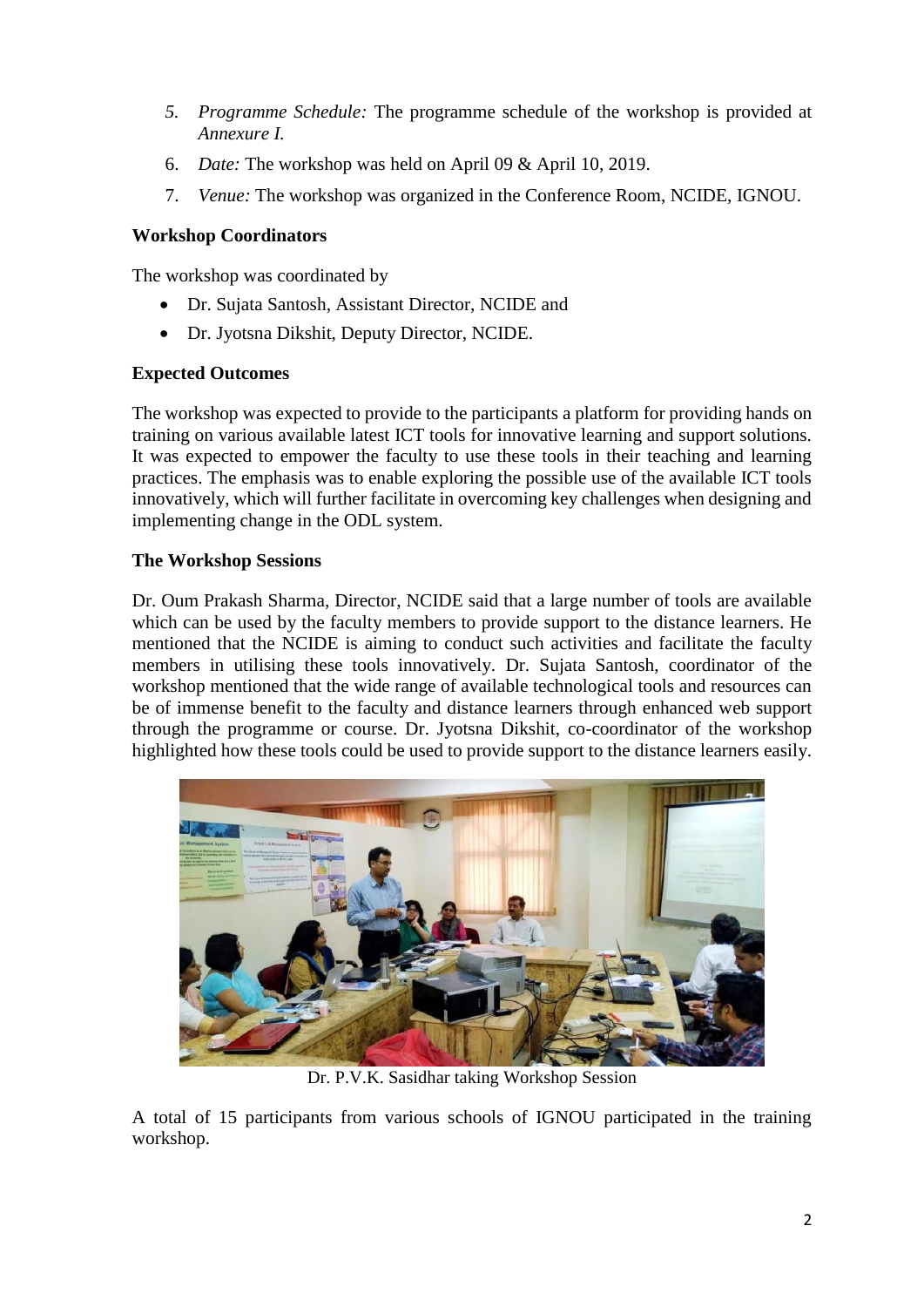

Workshop Participants

The participants ideated on providing creative and innovative solutions to the learners of their programme. They learnt about the freely available apps and how these apps can be used for providing Academic support to the distance learners.



Workshop Session on Ideation

The main focus of the workshop was on providing hands on training to the faculty members about the creative use of freely available tools for providing innovative learning solutions. These tools can be used to supplement the Academic Counselling by the faculty, particularly in low enrolment programmes. The workshop was a huge success among the faculty members and they enjoyed the hands-on sessions and gave the feedback that more such workshops are required to facilitate the faculty members in the University.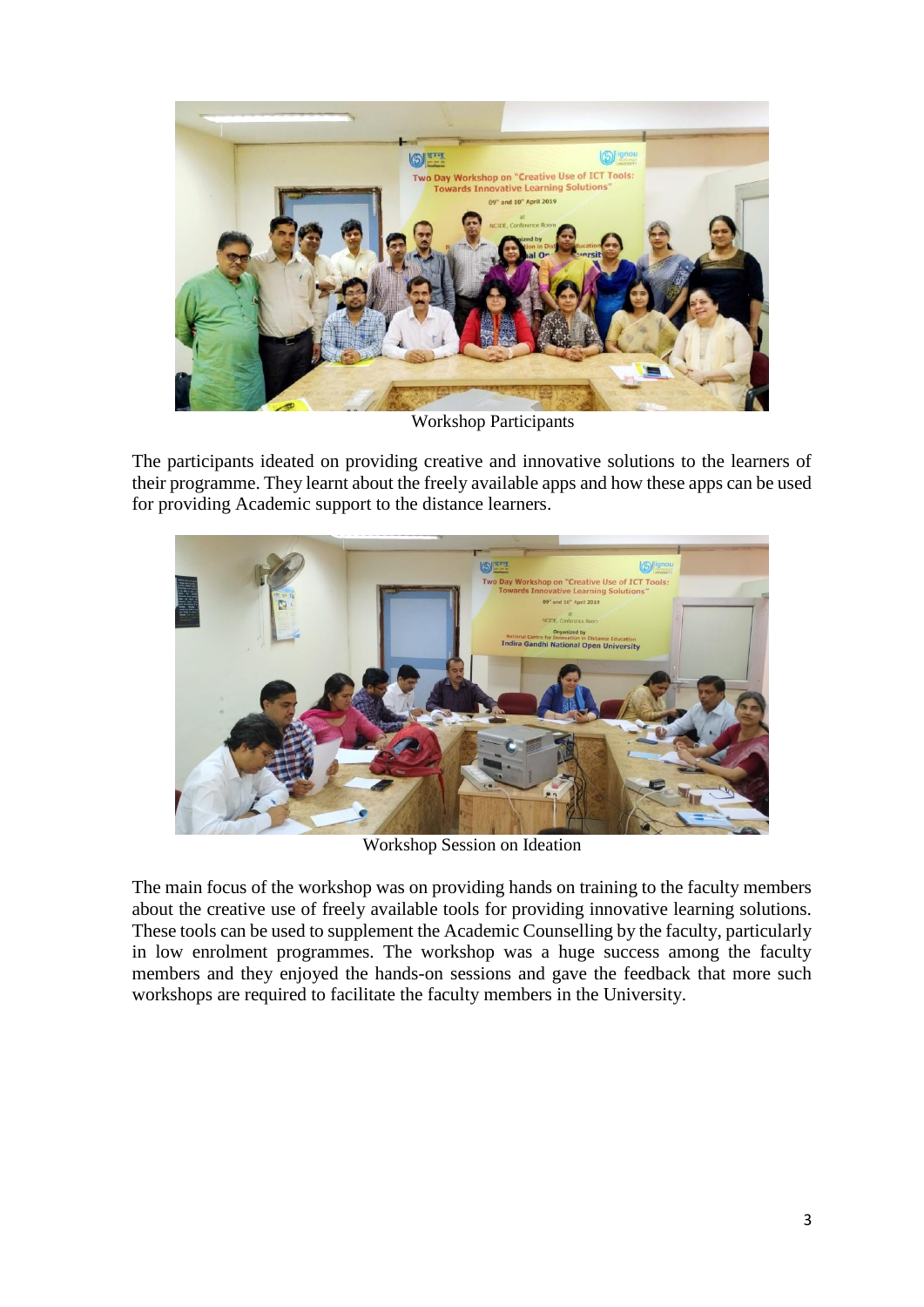

Workshop Session

#### **Feedback Received from the Participants**

The response from the participants was positive. A questionnaire was circulated among the participants to obtain their feedback on the conduct of the workshop and the relevance of the topics covered in the workshop Sessions. Feedback was received from 15 participants which is compiled and presented below:

**a. How useful this training workshop will be to you in your teaching-learning and research work.**

| Very Useful | Useful | Of limited use | Not useful at all |
|-------------|--------|----------------|-------------------|
|             |        |                |                   |

**b. How far have you benefited from participation in this workshop?**

| Substantially | Considerably | Not at all |
|---------------|--------------|------------|
|               |              |            |

**c. The workshop content:** All the participants agreed that the workshop content was relevant, comprehensive, and easy to understand.

| Comprehensive<br>Relevant |  | Easy to understand |  |  |
|---------------------------|--|--------------------|--|--|
|                           |  |                    |  |  |

**d. The workshop:** The participants agreed that the workshop was well paced and had a good mix between listening and interactivity. However, some of the participants were not fully satisfied with the breaks provided in the workshop.

| Well-paced |  | Breaks were |  | A good mix between listening |  |  |
|------------|--|-------------|--|------------------------------|--|--|
|            |  | sufficient  |  | and interactivity            |  |  |
| <b>SA</b>  |  |             |  |                              |  |  |
|            |  |             |  |                              |  |  |

**e. The sessions and presentations were useful learning experiences.**

All the participants reported that the sessions and presentations were useful learning experiences for them.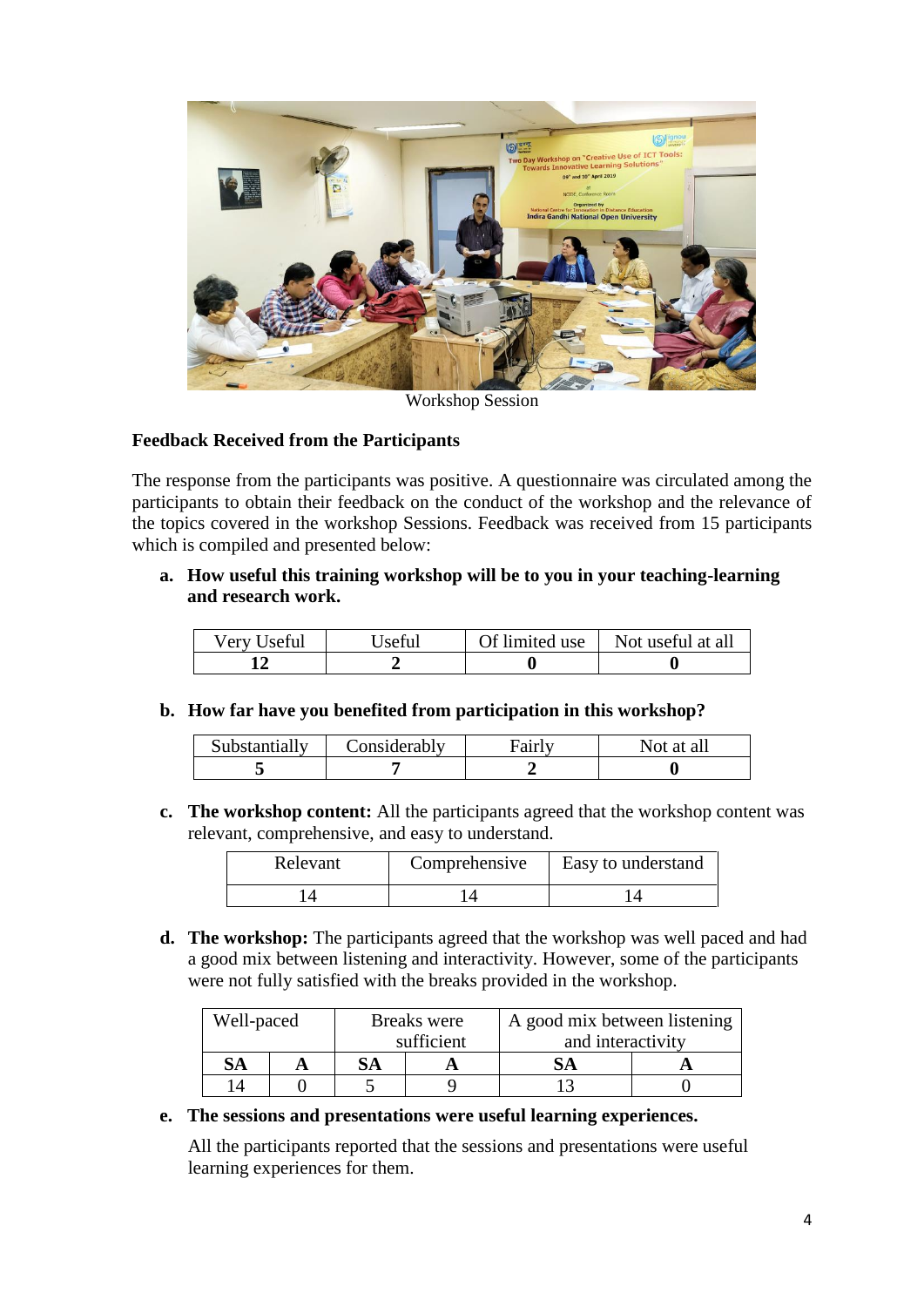**f. The facilitators:** All the participants agreed that the workshop facilitators were knowledgeable, well-prepared, and responsive to participants' questions.

| Knowledgeable | Well-prepared | Responsive to participants' |  |  |
|---------------|---------------|-----------------------------|--|--|
|               |               | questions                   |  |  |
|               |               |                             |  |  |

#### **sessions you liked most in this workshop?**

- Almost all the sessions.
- All the sessions were interesting and useful.
- Web page Design
- Presentation by Prof. P.V.K. Sasidhar

# **h. What session you like least in this workshop?**

All the participants reported that nothing in particular was liked least in the workshop.

# **i. Any other suggestion for this workshop.**

- I will be waiting to attend the next workshop which would be on same line of content for using ICT in teaching learning process.
- More tools and apps should be discussed in the next workshop.
- Will need support from time to time after the workshop.
- May schedule the workshop in a lab where internet connectivity is not disturbed, otherwise it was good.
- Mobile App development should be taken up in future workshop.
- Need many more such workshops with feedback and support from NCIDE from time to time.
- We need more inputs to cater to our learners in case of practical counselling as most of our learners are scattered and their number is limited in some of the programmes and courses.
- More coverage of ICT tools both horizontal and vertical should be there in future workshops.
- More time may be given for hands-on practice.

# **Conclusion**

This workshop was a unique effort by the NCIDE towards the capacity development of the teachers and academics of IGNOU with the objective to provide intellectual and technological support to them thus enriching the ODL system. The workshop in a duration of two days was focused on providing training on a technological tool with hands on training. As indicated by the feedback of the participants the workshop was well received and appreciated by the participants, who also requested for more such workshops in future also. The participants learned about the technological tools available which can be used in teaching learning. The hands-on training about creative use of such technological tools for providing innovative learning solutions was helpful in making them gain knowledge about

**g. What**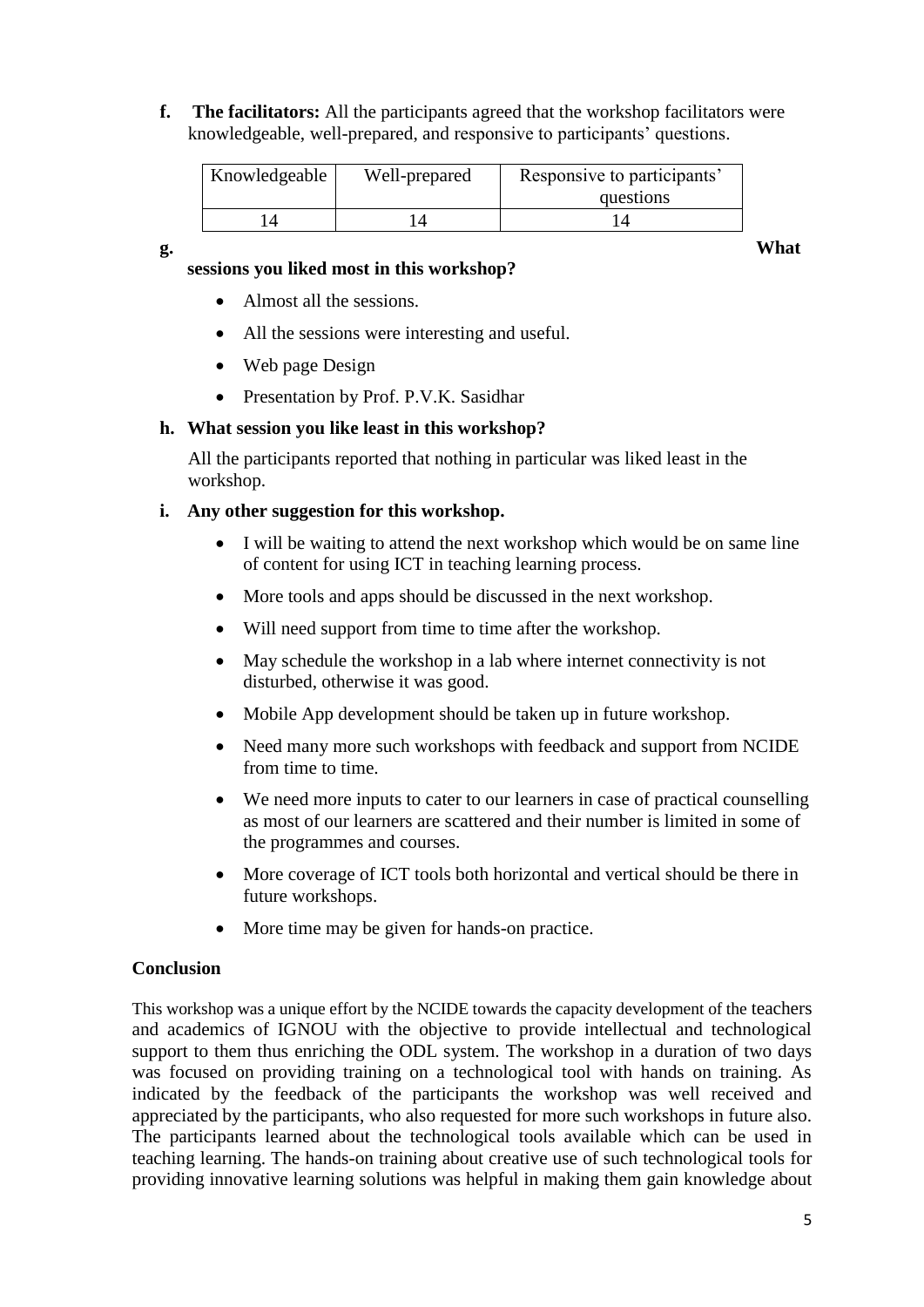using the tools. This was most crucial towards achieving the objectives of the workshop. As an outcome of the workshop NCIDE initiated the proposal for providing Web Enabled Academic Support (WEAS) to the students of programmes with limited or low enrolment. Initially, NCIDE is engaged in developing WEAS for five programmes of various schools.

Dr. Sujata Santosh, Workshop Coordinator, Assistant Director, NCIDE & Dr. Jyotsna Dikshit, Workshop Co-Coordinator, Deputy Director, NCIDE